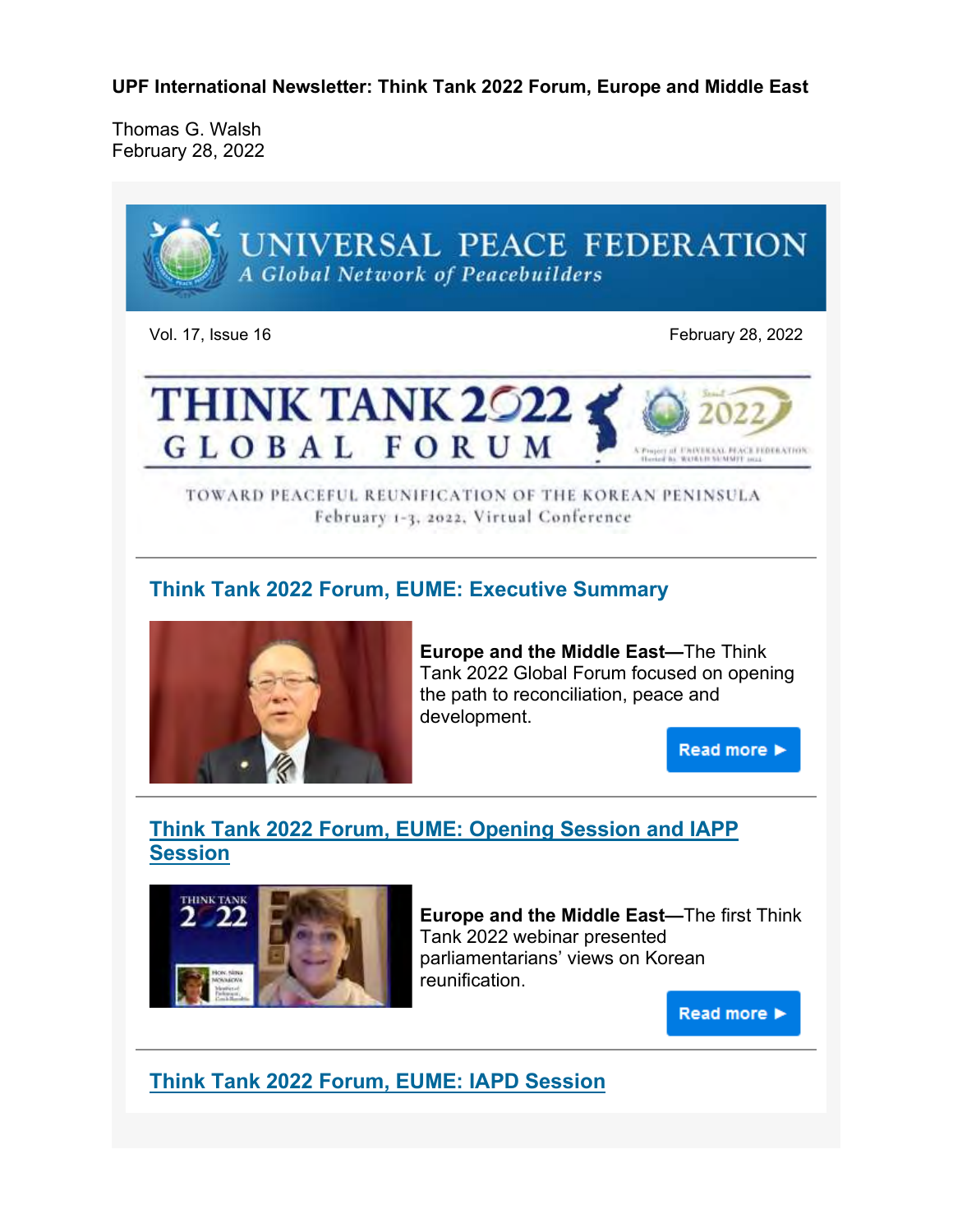

**Europe and the Middle East—**The second Think Tank 2022 webinar presented faith representatives' views of Korean reunification.

Read more >

#### **Think Tank 2022 Forum, EUME: ISCP Session**



**Europe and the Middle East—**In the third Think Tank 2022 webinar, world leaders discussed Korean reunification. **Read more ▶** 

### **Think Tank 2022 Forum, EUME: IAAP Session**



**Europe and the Middle East—**In the fourth Think Tank 2022 webinar, academicians discussed a highway that would circle the globe.

Read more >

### **Think Tank 2022 Forum, EUME: IAFLP Session**



**Europe and the Middle East—**The fifth Think Tank 2022 session discussed the creation of a "women's peace zone" at the DMZ.





#### **Think Tank 2022 Forum, EUME: IAED Session**

**Europe and the Middle East—**In the sixth Think Tank 2022 webinar, business leaders discussed economic paths to reunification.